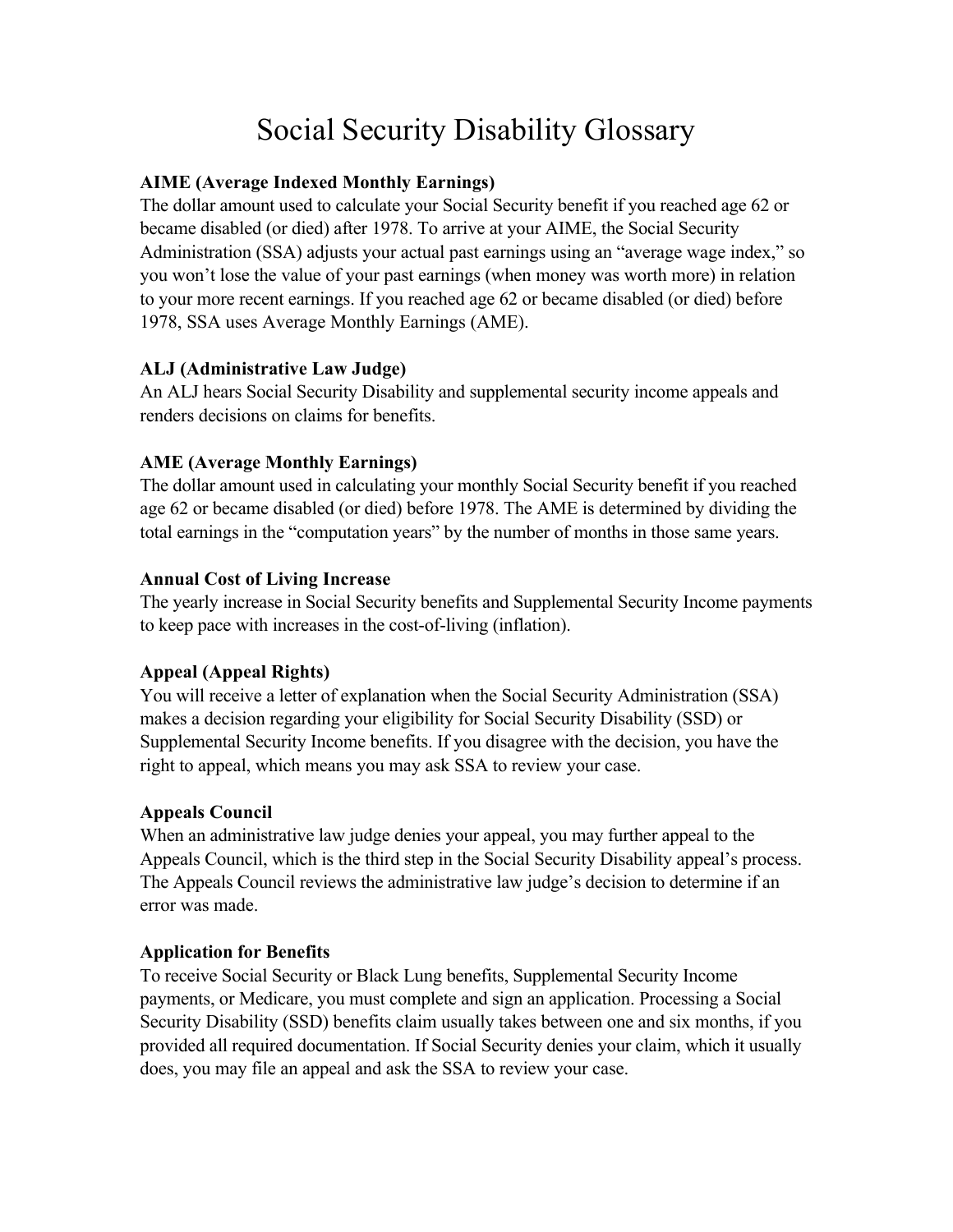## **Award Letter or Denial Letter**

When you file for Social Security, the Social Security Administration (SSA) decides if you will receive benefits. You will receive an official letter explaining the SSA's decision, either awarding or denying benefits. If SSA awards benefits, the letter states the amount you will get each month.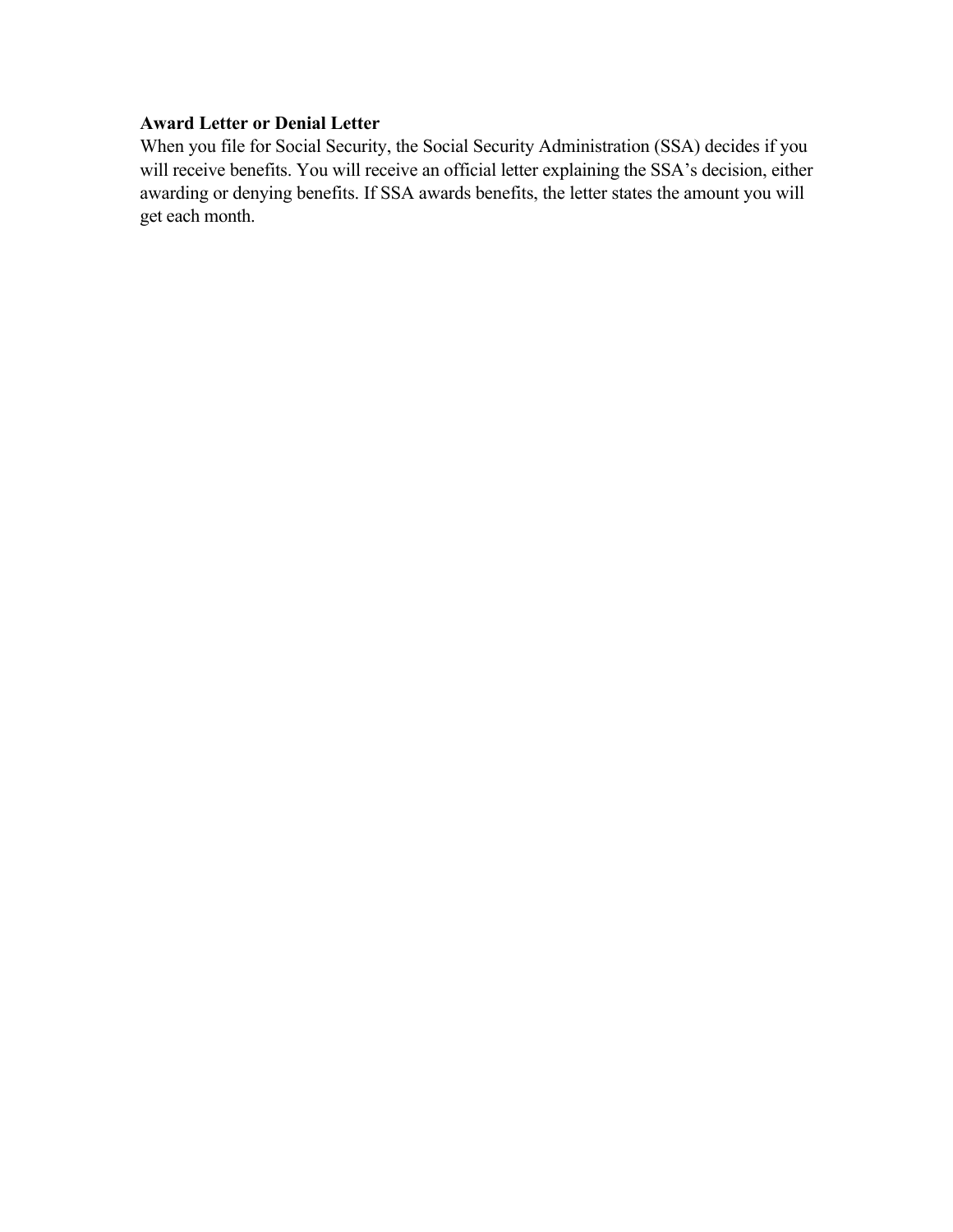#### **Baptismal Certificate**

An official religious record of your birth or baptism. In some situations the SSA can use a baptismal certificate to establish your age.

#### **Base Years**

A wage earner's base years for computing Social Security benefits are the years after 1950 up to the year of entitlement to retirement or disability insurance benefits. For a survivor's claim, the base years include the year of the worker's death.

# **Benefit Verification Letter (BEVE)**

A letter from Social Security that verifies the amount an individual receives each month in Social Security benefits and/or Supplemental Security Income payments. This letter is usually issued following a request from a beneficiary or his/her authorized representative.

## **Benefits**

The amount of cash or medical coverage Social Security pays monthly, in five major categories: Retirement, Disability, Family (dependents), Survivors and Medicare. The first four programs pay monthly cash benefits; Medicare provides medical coverage.

## **Benefits -- Reduced**

You can get the following reduced monthly benefits before reaching full retirement age: -- Retirement insurance benefits at age 62 through the month before you reach Full Retirement Age (FRA);

-- Husband's or wife's insurance benefits at age 62 through the month before you reach FRA, provided no child of your spouse -- either under age 18 or disabled and entitled to benefits -- is in your care;

-- Widow's or widower's insurance benefits beginning at any time from age 50 through the month before you reach FRA;

-- Widow's or widower's insurance benefits after your spouse has received a retirement insurance benefit reduced for age;

-- Disability insurance benefits received after a reduced retirement insurance benefit; or

-- Retirement or disability insurance benefit received after a reduced widow's or widower's insurance benefit.

This applies only if you were born before 1928.

## **Birth Certificate (Original)**

The record maintained by a governmental entity such as a state, county, parish, city, or borough that documents your birth.

# **Child**

Your biological child or any other child who can inherit your personal property under State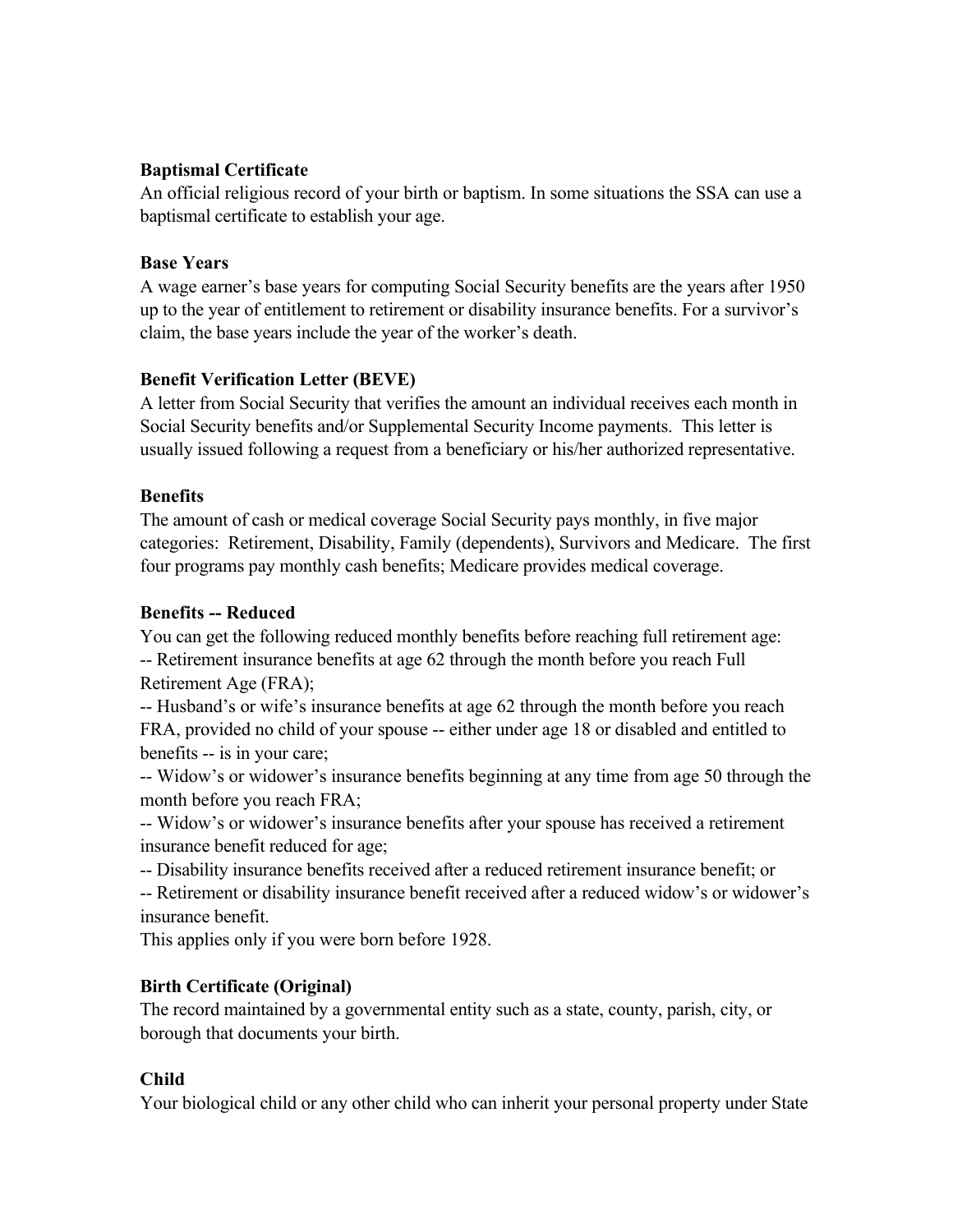law or who meets certain specific requirements under the Social Security Act, such as a legally adopted child, an equitably adopted child, a stepchild or a grandchild.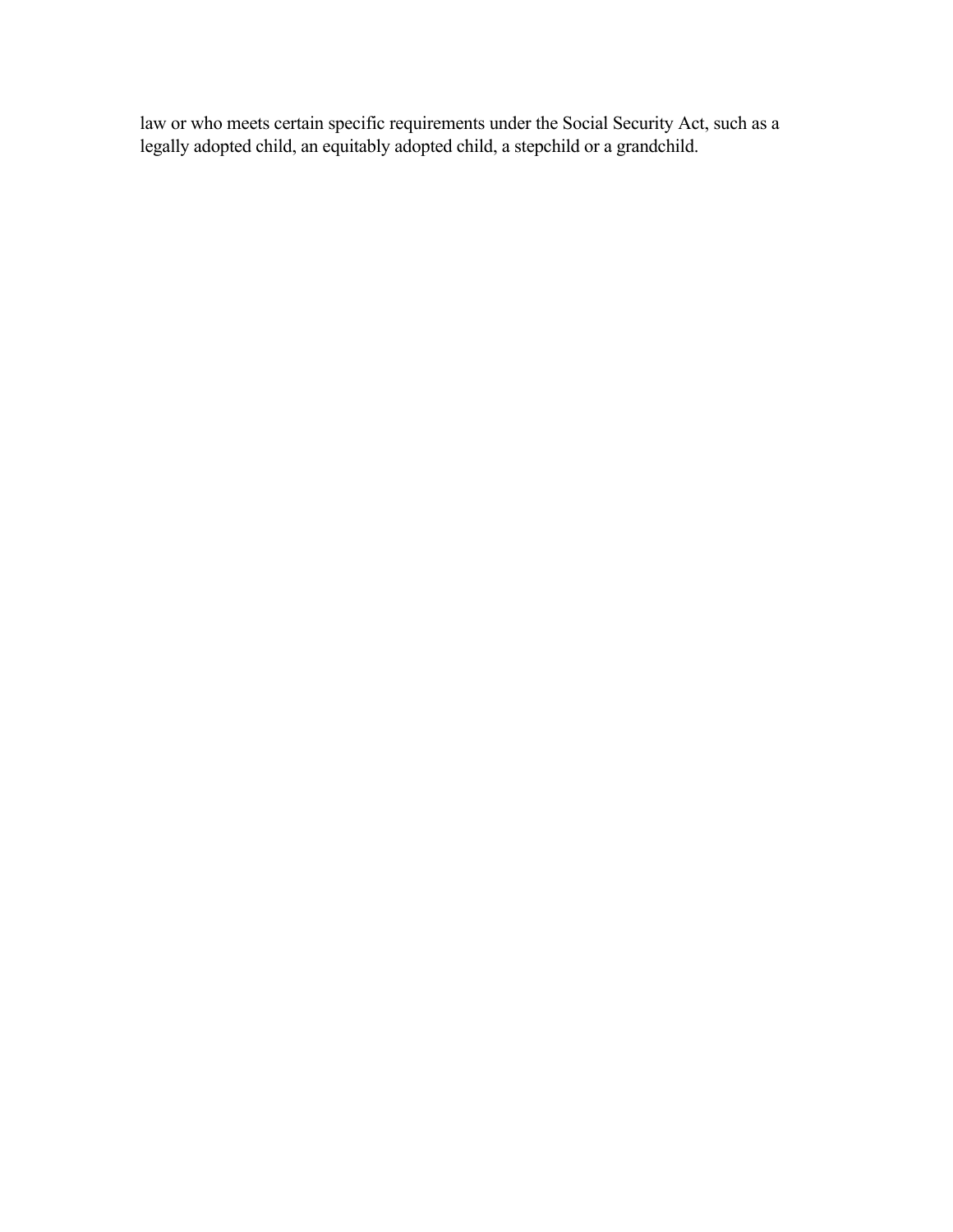#### **COLA (Cost of Living Adjustment)**

Yearly increases in Social Security benefits and Supplemental Security Income payments to keep pace with increases in the cost-of-living (inflation).

## **Computation Years**

The years with highest earnings selected from the "base years." SSA adds total earnings in the computation years and divides by the number of months in those years to get the AME or the AIME. (SSA uses your 35 highest years of earnings to compute your retirement benefits.)

# **Continuing Disability Review (CDR)**

The periodic review of your Social Security benefits to determine if there has been any medical improvement in your condition and whether you continue to be eligible for benefits. When you reach full retirement age, generally at age 65, you will no longer be eligible for disability benefits, but will enroll in the Social Security retirement program instead.

## **CPI-W (Consumer Price Index)**

An index prepared by the U. S. Department of Labor that charts the rise in costs for selected goods and services. This index is used to compute COLAs.

## **Credits**

As you work and pay taxes, you earn credits that count toward your eligibility for future Social Security benefits. You can earn a maximum of four credits each year. Most people need 40 credits to qualify for benefits. Younger people need fewer credits to qualify for disability or survivors' benefits. Previously called "Quarters of Coverage."

## **Death Benefit**

A one-time death benefit payment of \$255 paid in addition to any monthly survivors insurance benefits that are due. This benefit is paid only to your widow/widower or minor children.

## **Decision Notice (Award Letter or Denial Letter)**

When you file for Social Security, the SSA decides if you will receive benefits. You will receive an official letter explaining the SSA's decision, either awarding or denying benefits. If SSA awards benefits, the letter states the amount you will get each month.

# **Delayed Retirement Credits (DRC)**

Social Security benefits are increased (by a certain percentage depending on a person's date of birth) if retirement is delayed beyond full retirement age (FRA). Benefit increases based on delaying retirement no longer apply when the wage earner reaches age 70, even if he/she continues to delay taking benefits.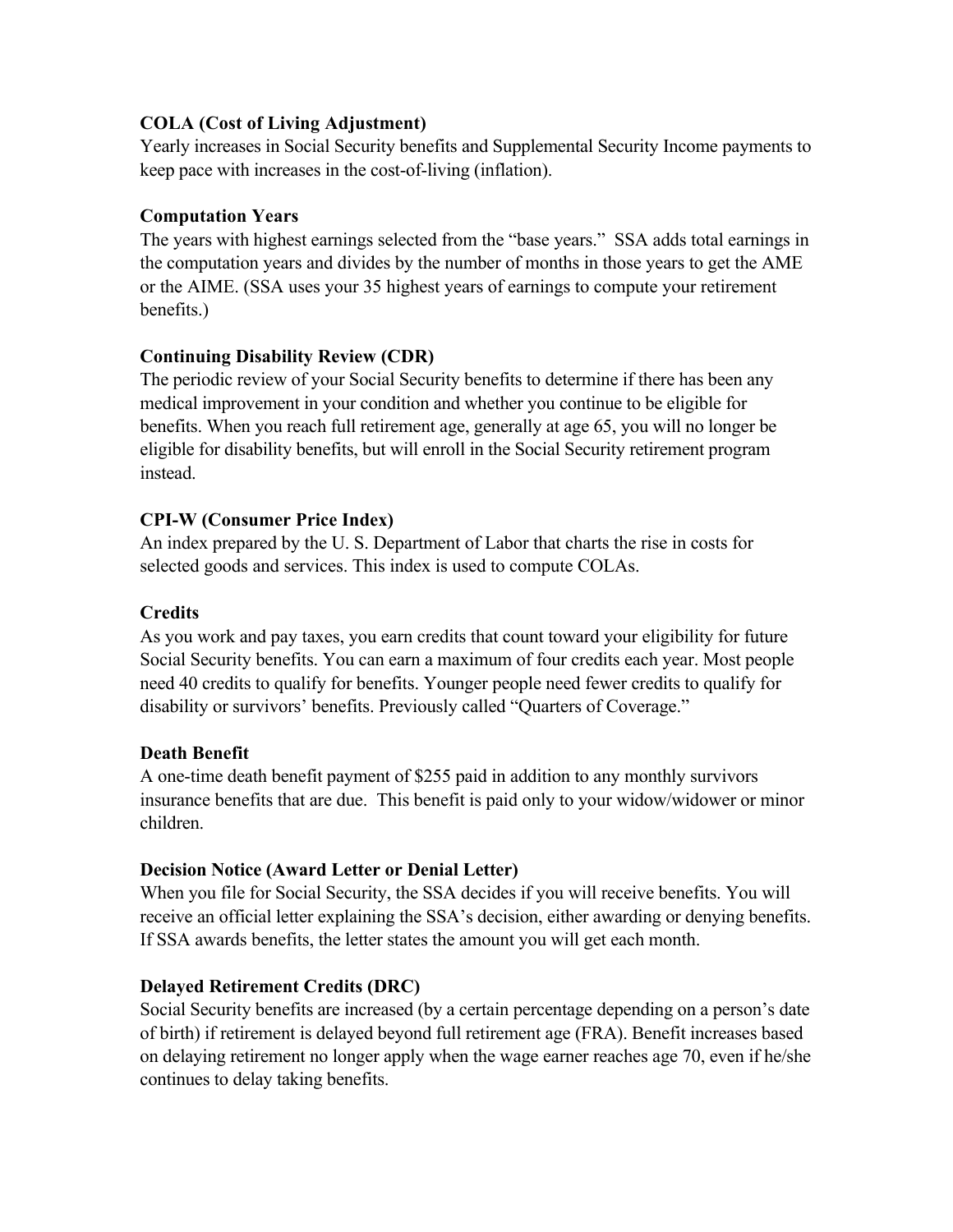# **Dependent Benefits**

See Family Benefits.

# **DIB (Disability Insurance Benefits)**

Benefits available through Social Security Disability Insurance (SSDI), the federal insurance program funded through payroll taxes.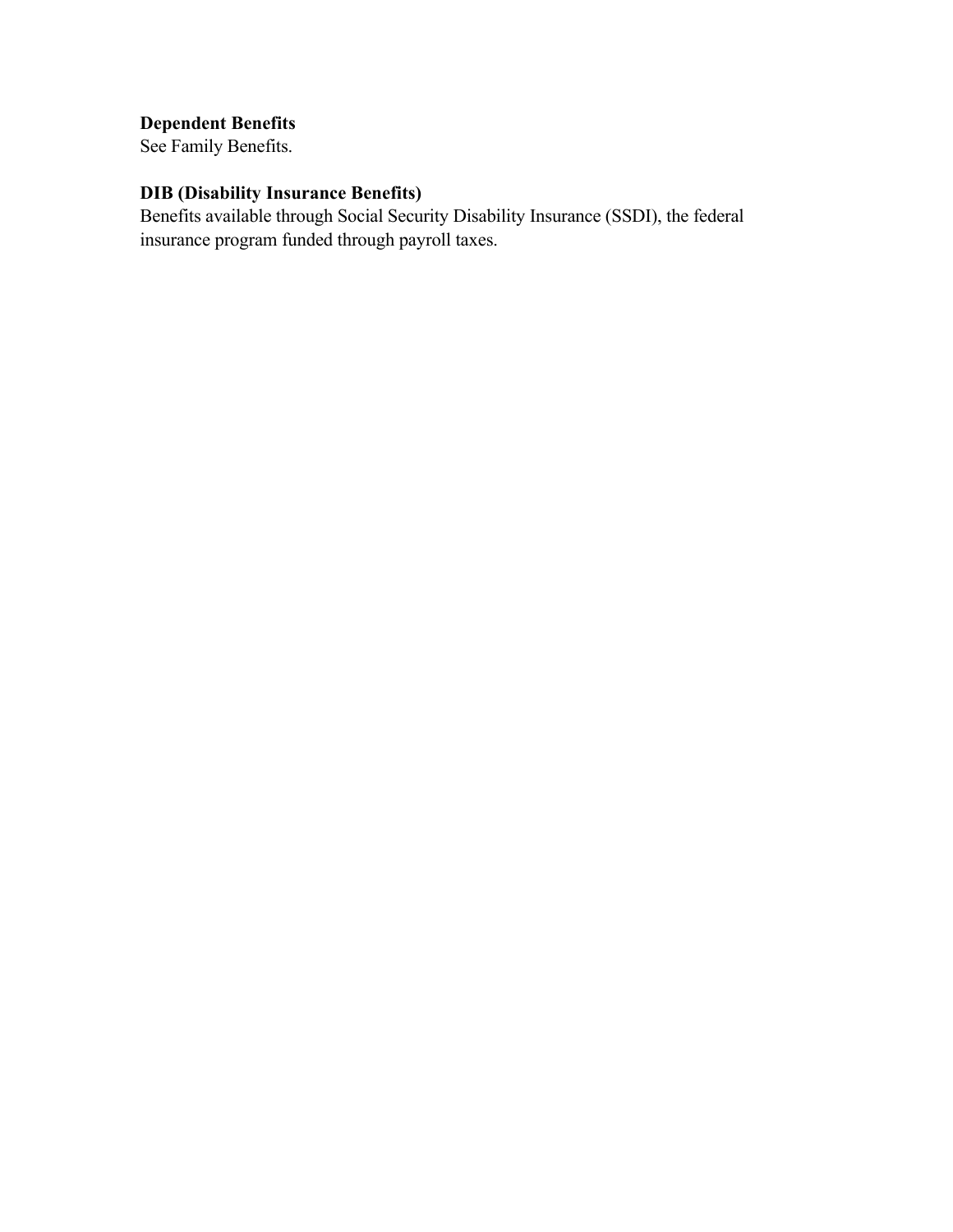#### **Direct Deposit**

When your Social Security benefits or Supplemental Security Income payments are sent electronically to an account in an accredited financial institution, such as a bank, trust company, brokerage agency or credit union.

## **Disability**

Disability under Social Security means your total inability to work. SSA considers you disabled if (1) you cannot do work that you did before, (2) you cannot adjust to other work because of your medical condition(s), and (3) your disability has lasted or is expected to last for at least one year or to result in death. SSA assumes that working families have access to other resources to provide support during periods of short-term disabilities, such as workers' compensation, insurance, savings and investments.

## **Disability Benefits**

Benefits you can get if you (1) are under full retirement age, (2) have enough Social Security credits, and (3) have a severe medical impairment (physical or mental) that is expected to prevent you from doing "substantial" work for at least one year, or to result in death.

#### **Documents (Proofs)**

Forms and papers -- such as birth certificates, marriage certificates, W2 forms, tax returns and deeds -- submitted by individuals applying for benefits and services. SSA accepts only originals or copies certified by the agency that has the original document.

#### **Early Retirement**

Benefits available to a wage earner as early as age 62. The benefit amount will be less than you would have gotten if you waited until your full retirement age. If you take retirement benefits early, your benefit will remain permanently reduced, based on the number of months you received checks before you reached full retirement age.

#### **Early Retirement Age**

Age 62.

## **Earnings Record**

A chronological history of the amount of money you earn each year during your working lifetime. The credits you earned remain on your Social Security record even when you change jobs or have no earnings. Also called "lifetime record of earnings."

#### **Evidence (Proofs)**

The documents you submit to support a factor of entitlement or payment amount. The people in your Social Security office can explain what evidence is required to establish entitlement.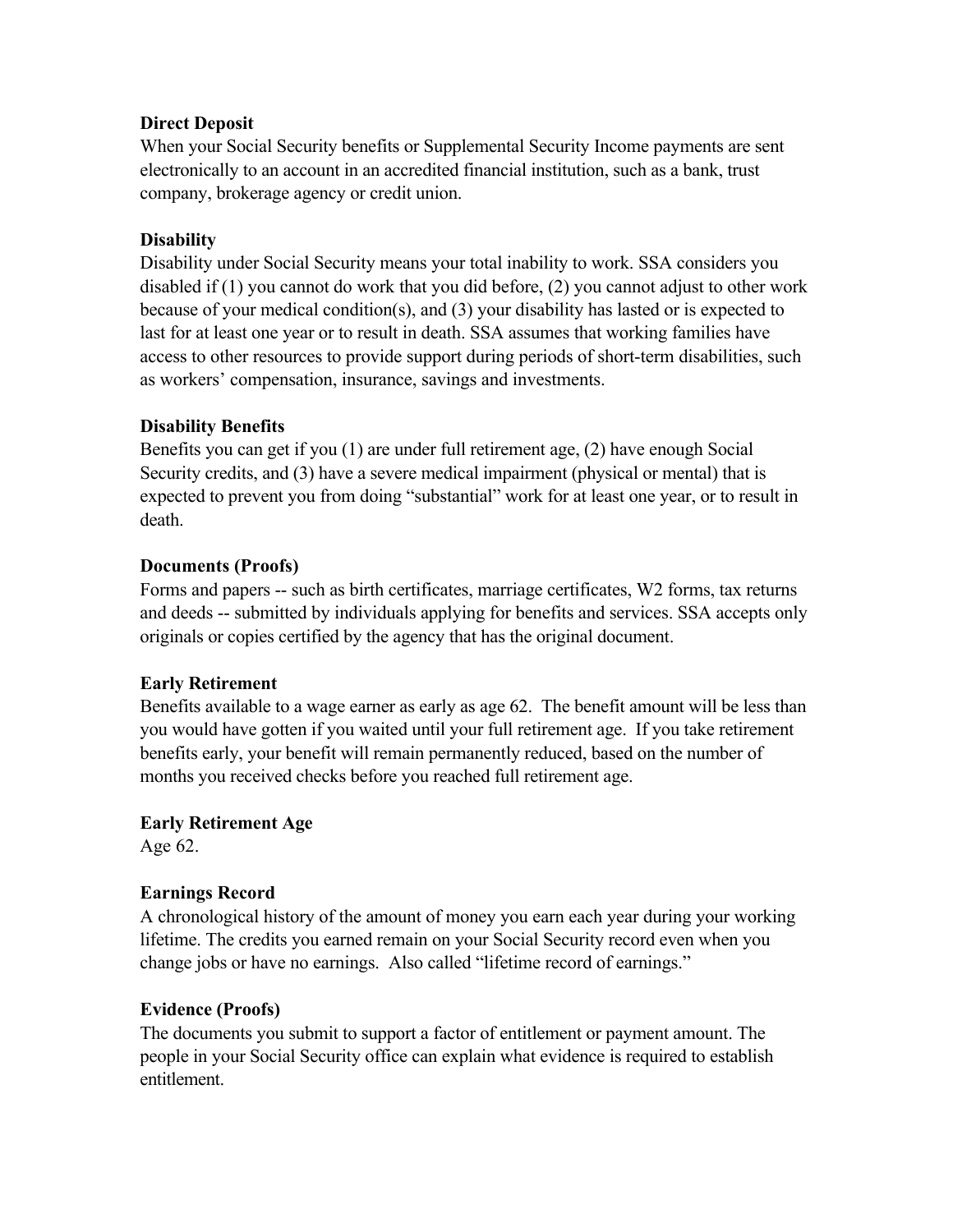## **Family Benefits (Dependent Benefits)**

When you are eligible for retirement or disability benefits, the following people may receive benefits on your record:

-- Spouse if he/she is at least 62 years old (or any age when caring for an entitled child under age 16) ;

-- Children if they are unmarried and under age 18 -- or under age 19 and a full-time elementary or secondary student;

-- Children age 18 or older and disabled; or

-- Divorced ex-spouse.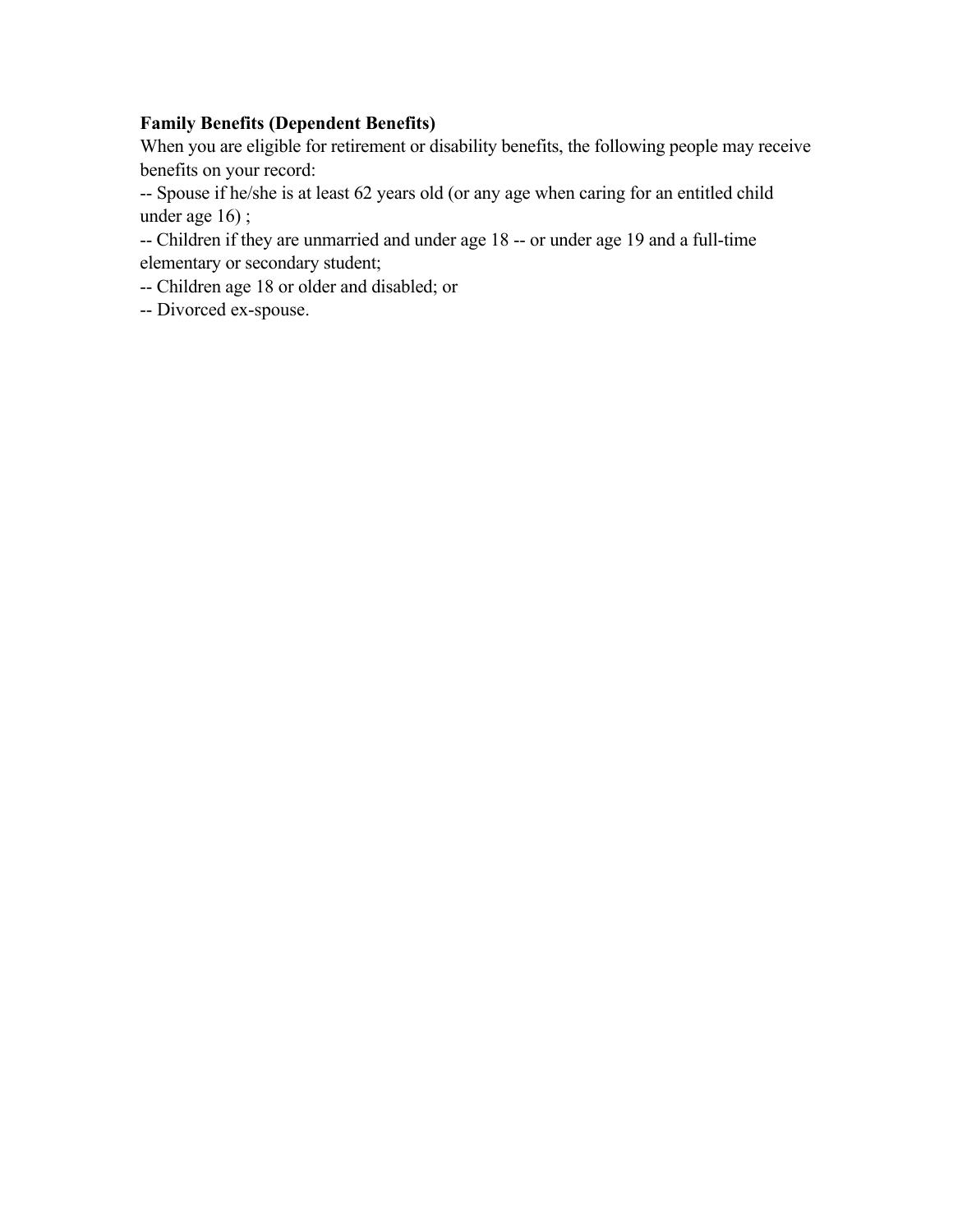#### **Family Maximum**

The maximum amount of benefits an entire family may receive on any one worker's record.

#### **FICA Tax (Federal Insurance Contributions Act Tax)**

The tax withheld from your salary or self-employment income that funds the Social Security and Medicare programs.

#### **Food Stamps (Food Stamp Program)**

The U. S. Department of Agriculture program that helps needy families buy food.

#### **FRA (Full Retirement Age)**

The age at which a person may first become entitled to full or unreduced retirement benefits.

Beginning with year 2000 for workers and spouses born 1938 or later and widows/ widowers born 1940 or later, the full retirement age increases gradually from age 65 until it reaches age 67 in the year 2022. This increase affects the amount of the reduction for persons who begin receiving reduced benefits.

#### **Health Insurance (Medicare)**

The federal health insurance program for (1) people 65 years of age and older, (2) certain younger people with disabilities, and (3) people with permanent kidney failure with dialysis or a transplant, sometimes called ESRD (end-stage renal disease).

#### **Insured Status**

You have "insured status" if you worked and earned enough Social Security credits to meet the eligibility requirement for retirement or disability benefits -- or enable your dependents to establish eligibility for benefits due to your retirement, disability, or death.

#### **Lawful Alien Status**

People admitted to the U.S. who are granted permanent authorization to work by the United States Citizenship and Immigration Services (USCIS) (formerly INS) or admitted to the U.S. on a temporary basis with USCIS or INS authorization to work.

#### **Lifetime Record of Earnings**

See Earnings Record.

#### **Maximum Earnings**

The maximum amount of earnings SSA counts in any calendar year when computing your Social Security benefit.

#### **Medicaid**

A joint federal and state program that helps with medical costs for people with low incomes and limited resources. Medicaid programs vary from state to state, but most health care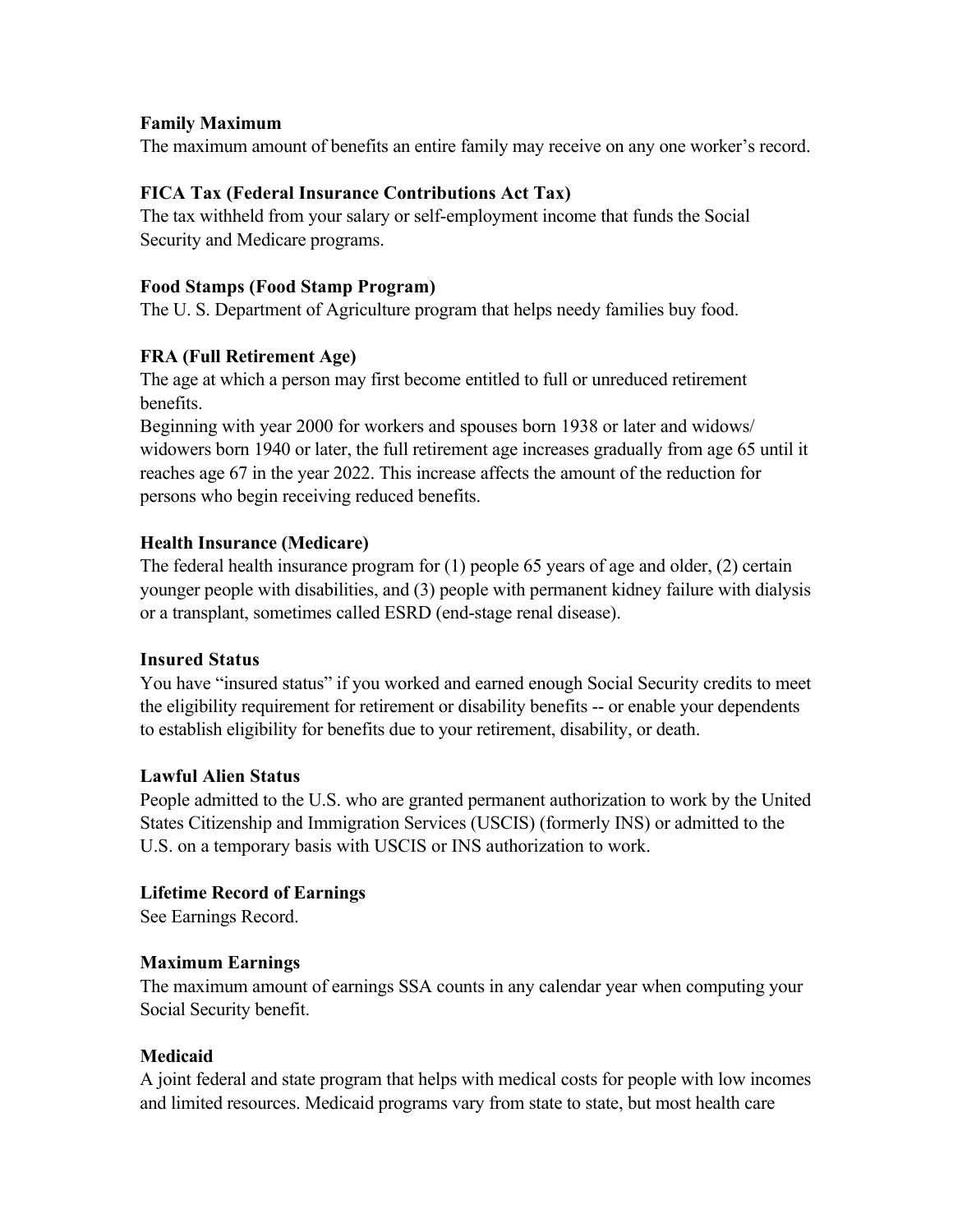costs are covered if you qualify for both Medicare and Medicaid.

## **Medical Disability**

SSA determines you to be medically disabled if (1) you cannot do work that you did before, (2) you cannot adjust to other work because of your medical condition(s), and (3) your disability has lasted or is expected to last for at least one year or to result in death.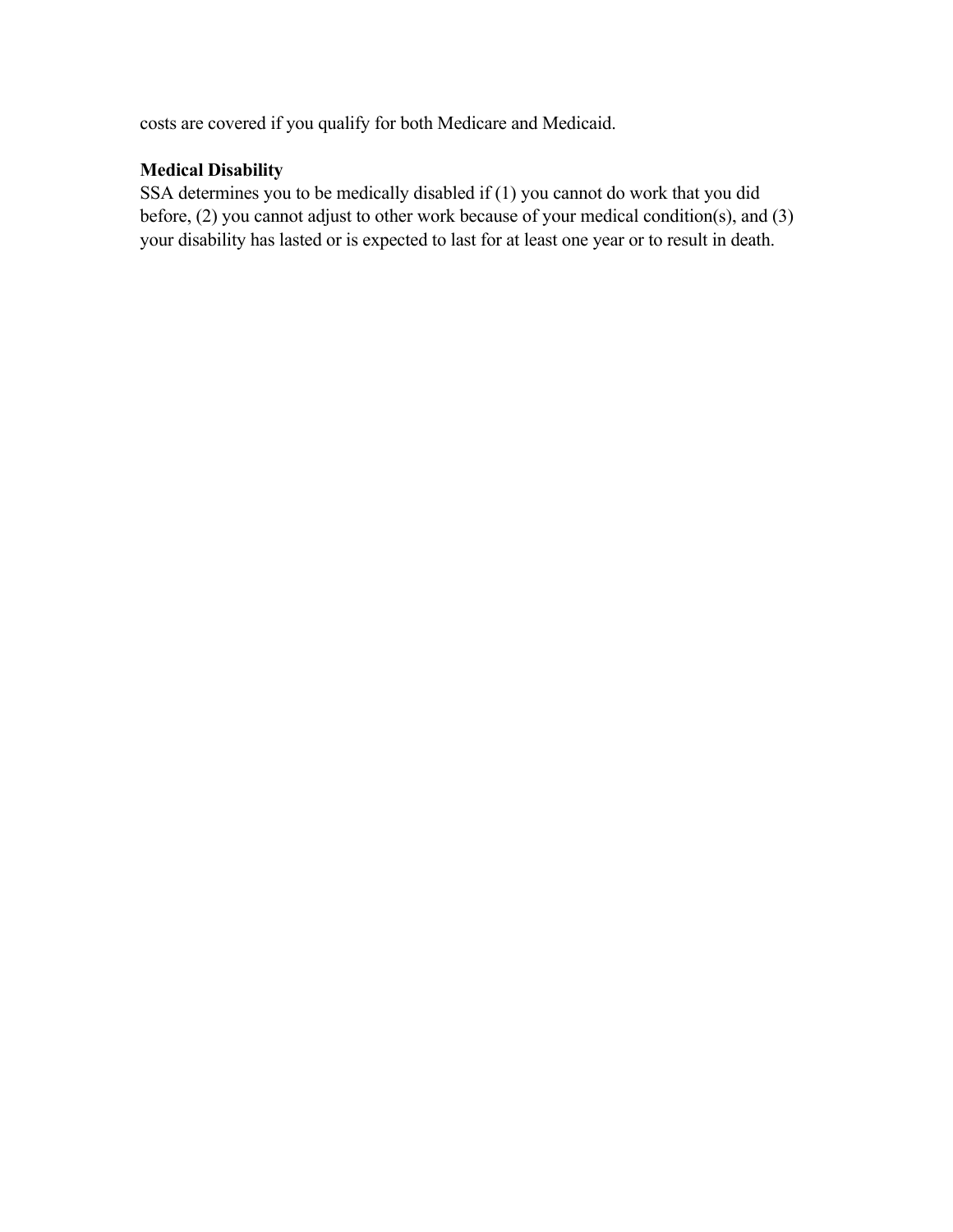**Medicare**

See Health Insurance.

#### **MOE (Month of Election)**

The month you choose for your benefits to begin, usually in situations involving retirement claims.

#### **NRA (Normal Retirement Age)**

See FRA (Full Retirement Age).

**Number Holder (NH)** See Wage Earner.

# **OASDI (Old Age Survivors and Disability Insurance)**

The Social Security programs that provide monthly cash benefits to you and your dependents when you retire, to your surviving dependents, and to disabled worker beneficiaries and their dependents.

## **Payment Dates for Social Security Benefits**

If you filed for Social Security benefits before May 1, 1997, your payments are usually dated and delivered on the 3rd of the month following the month for which the payment is due. For example, payments for January are delivered on February 3rd.

If the 3rd of the month is a Saturday, Sunday or Federal holiday, your payments are dated and delivered on the first day before the 3rd of the month that is not a Saturday, Sunday or Federal holiday. For example, if the 3rd is a Saturday or Sunday, payments are delivered on the preceding Friday.

\*\*\*

If you filed for Social Security benefits on or after May 1, 1997, you are assigned one of three new payment days based on the date of birth of the insured person:

-- If you were born on the 1st through 10th of the month, your payment will be delivered on the second Wednesday of the month.

-- If you were born on the 11th through 20th of the month, your payment will be delivered on the third Wednesday of the month.

-- If you were born on the 21st through the end of the month, your payment will be delivered on the fourth Wednesday of the month.

-- If your scheduled Wednesday payment day is a Federal holiday, your payment will be delivered on the preceding day that is not a Federal legal holiday.

## **Payment Dates for Supplemental Security Income (SSI) Payments**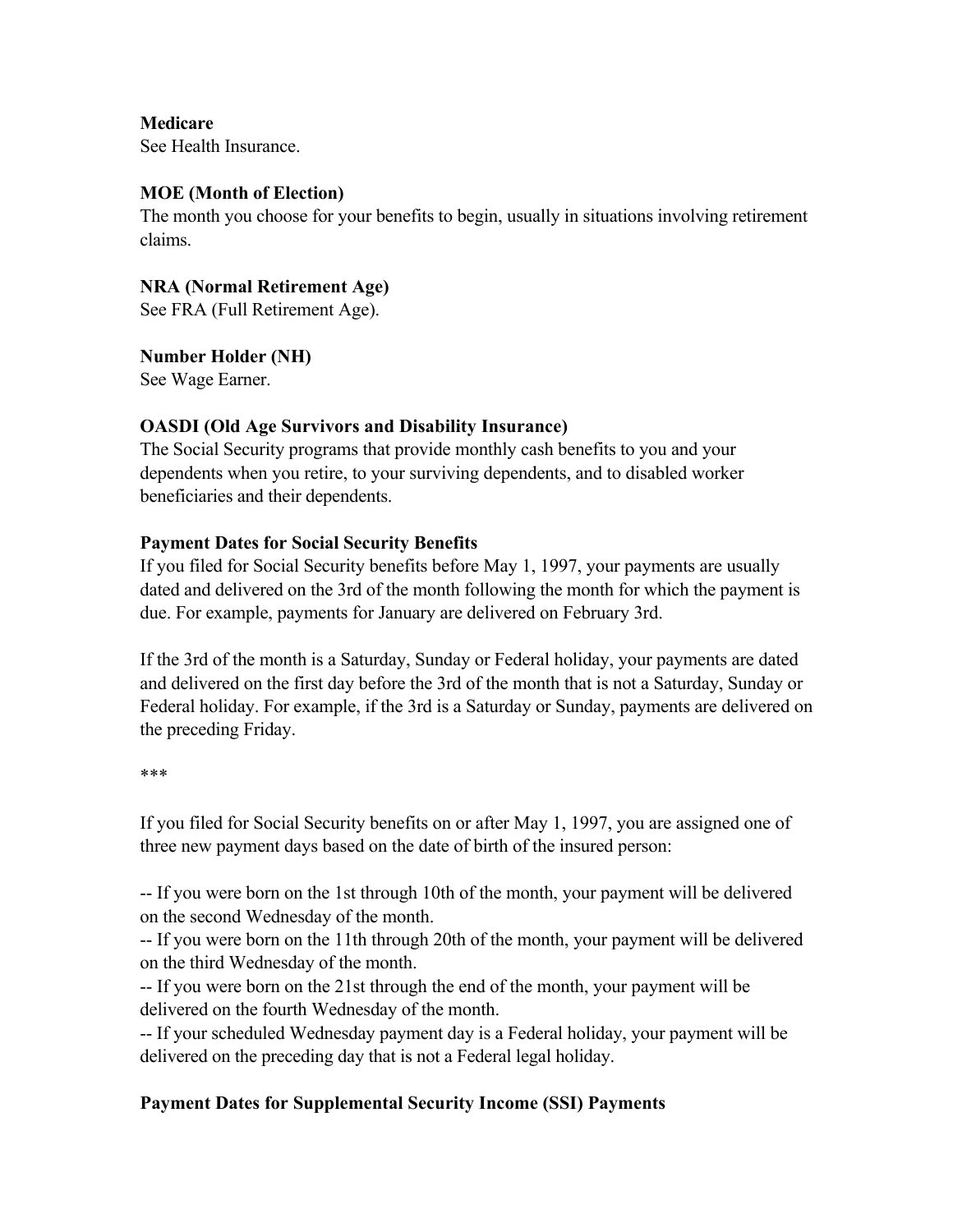SSI payments are usually dated and delivered on the first day of the month for which they are due. However, if the first falls on a Saturday, Sunday or Federal holiday, they are dated and delivered on the first day preceding the first of the month that is not a Saturday, Sunday or Federal holiday.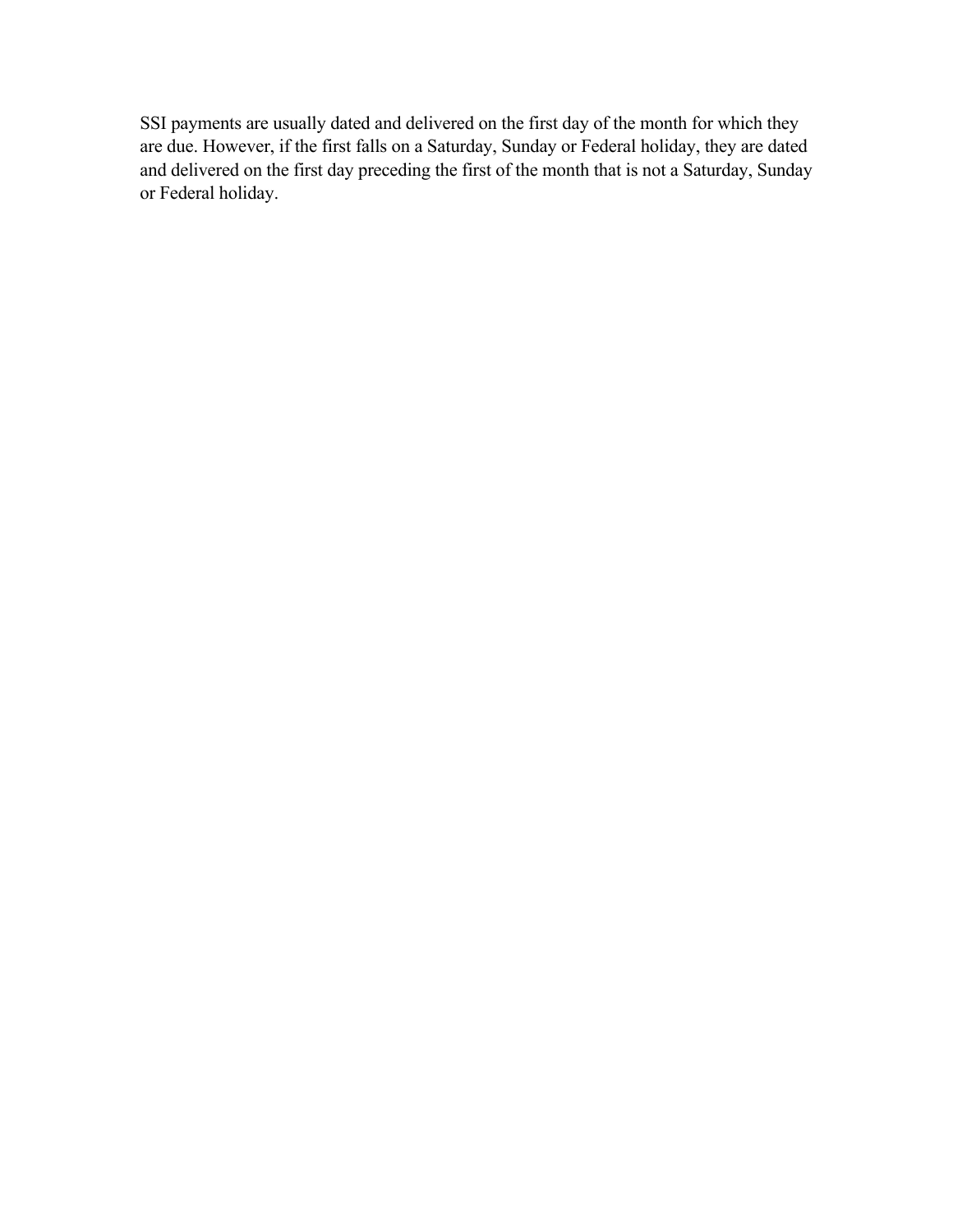#### **PIA (Primary Insurance Amount)**

The monthly amount you receive (1) if you are a retired worker who begins receiving benefits at full retirement age, or (2) if you are disabled and have never received a retirement benefit reduced for age.

#### **Presumptive Disability**

When Social Security grants immediate SSI payments for certain medical conditions for a maximum of six months, while the claimant awaits the full Social Security review of his/her claim. If Social Security later denies the SSI claim, it does not require the claimant to repay the presumptive disability benefits.

#### **Proofs**

See Evidence or Documents.

#### **Protective Filing Date**

The date you first contact us about filing for benefits. It may be used to establish an earlier application date than when we receive your signed application.

**QC (Quarter of Coverage)**

See Credits.

**Record of Earnings** See Earnings Record.

#### **Reduction Months**

Months beginning with the first month you are entitled to reduced benefits up to, but not including, the month in which you reach full retirement age.

#### **Representative Payee**

If you receive Social Security benefits or Supplemental Security Income and become unable to handle your own financial affairs, after a careful investigation, SSA will appoint a relative, friend, or interested party to handle your Social Security matters. Representative payees are required to maintain complete accounting records and periodically provide reports to Social Security.

#### **Retirement Age -- Full Benefits**

Full retirement age was 65 for many years. However, beginning with the year 2000 (for workers and spouses born 1938 or later, or widows and widowers born 1940 or later), the retirement age increases gradually from age 65 until it reaches age 67 in the year 2022.

#### **Retirement Age -- Minimum**

The minimum age for retirement, which is age 62 for workers, and age 60 for widows or widowers. You can choose a reduced benefit anytime before you reach full retirement age.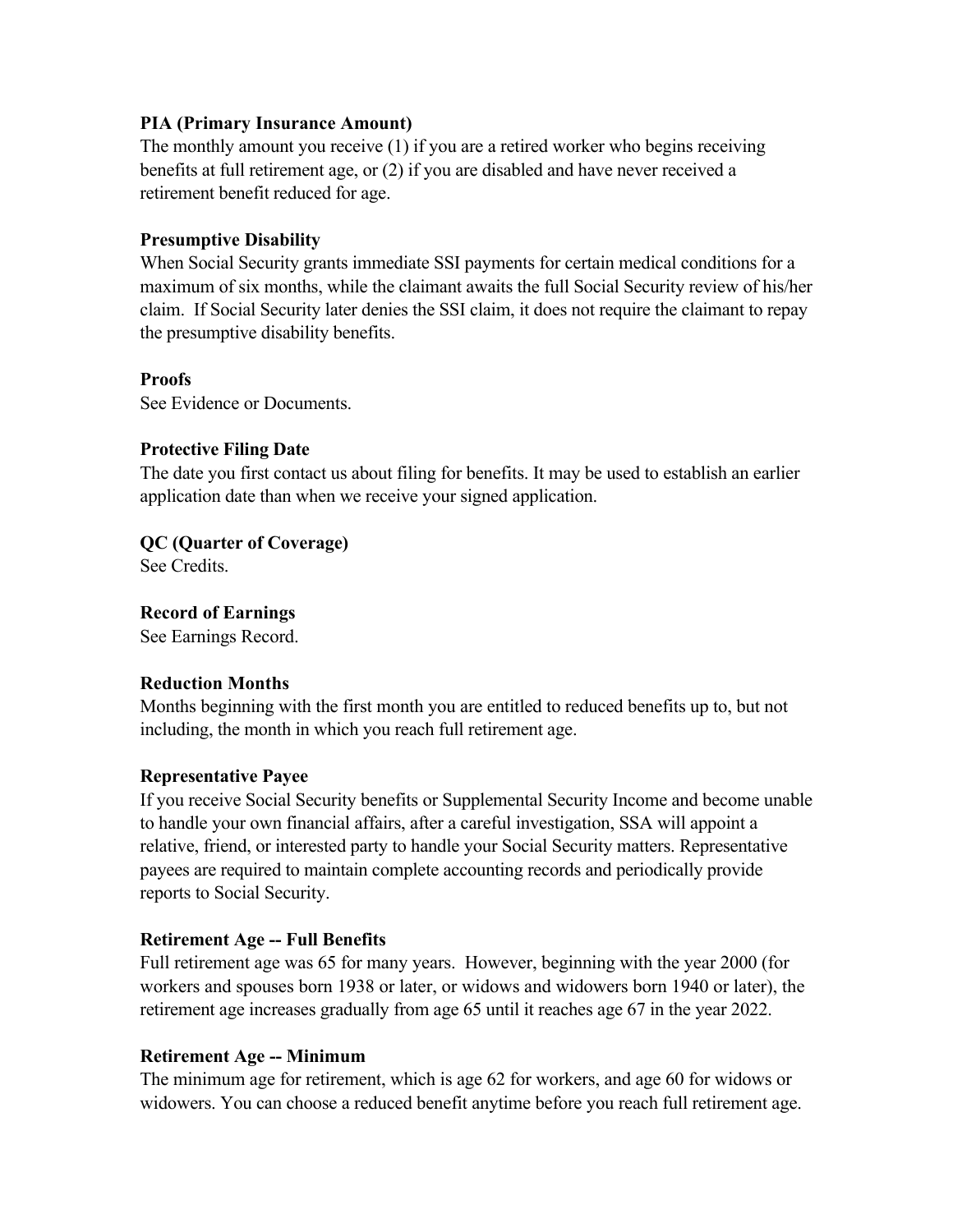#### **Retirement Earnings Test**

If you receive monthly Social Security benefits before your full retirement age and work, your earnings from wages and/or self-employment cannot exceed a certain amount without reducing your monthly benefits.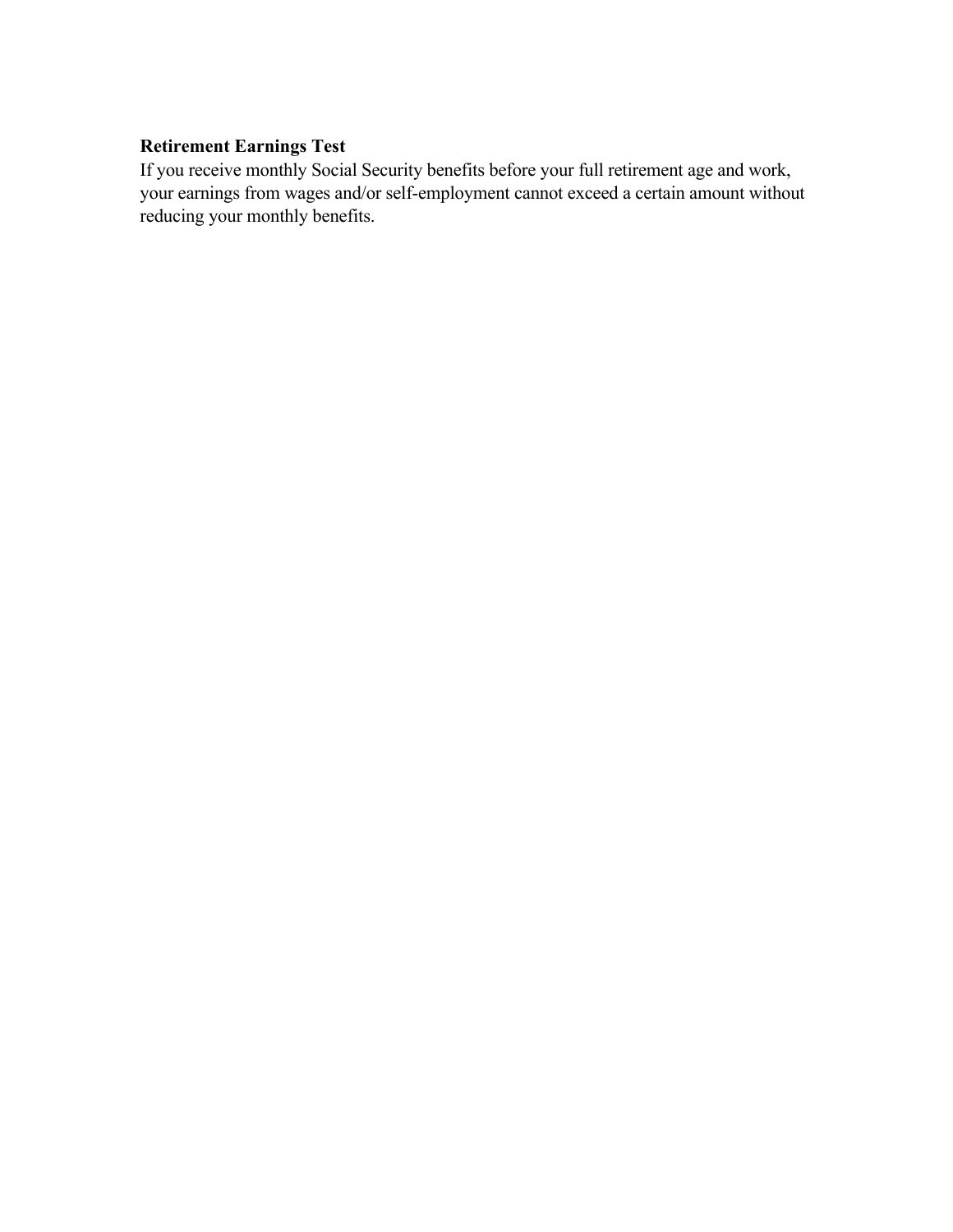#### **Retroactive Benefits (Back Pay)**

Monthly benefits you may be entitled to before the month you actually file an application, if you meet the entitlement requirements.

## **RIB (Retirement Insurance Benefit)**

Money that is due to you upon retirement (you can get reduced benefits as early as age 62) if you have enough Social Security credits.

## **SEI (Self-employment/Self-employment Income)**

Social Security says you are self-employed if you operate a trade, business or profession, either individually or as a partner, and have net earnings of \$400 or more in a taxable year.

## **Social Security**

A social insurance program that consists of retirement, disability and survivors' benefits. While you work, you pay taxes into the Social Security system. When you retire or become disabled, you, your spouse and your dependent children receive monthly benefits that are based on your reported earnings. Also, your survivors can collect benefits if you die.

## **Social Security Administration (SSA)**

The United States Social Security Administration (SSA) is an independent agency of the federal government that administers Social Security, a social insurance program that consists of retirement, disability and survivors' benefits.

#### **Social Security Disability Insurance (SSDI)**

Insurance for people who pay FICA taxes. When you have a disability that meets Social Security Disability rules, this insurance pays money to you to replace your wages while you can not work.

#### **Social Security Number (SSN)**

The nine-digit number the SSA uses to maintain an accurate record of your wages or selfemployment earnings that are covered under the Social Security Act, and to monitor your record once you start getting Social Security benefits.

#### **Social Security Office**

Your local Social Security office is where you can apply for a Social Security number; check on your earnings record; apply for Social Security benefits, black lung benefits, Supplemental Security Income (SSI), and hospital insurance (Medicare) protection; enroll in medical insurance; get help applying for food stamps; and learn everything you need to know about your rights and obligations under the Social Security law. SSA does not charge for any services.

#### **Spouse**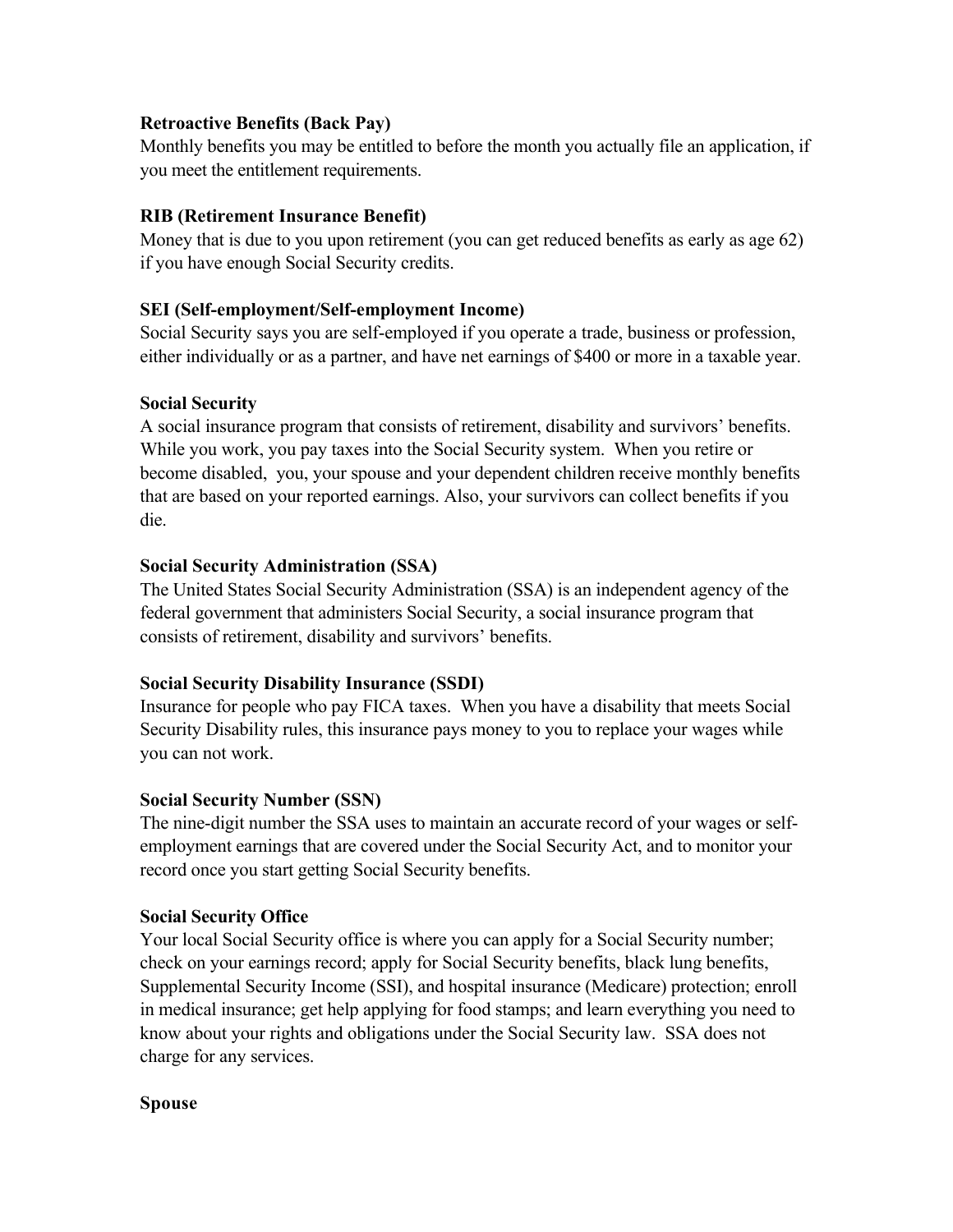For SSA purposes, you are the spouse of the wage earner if, when he/she applied for benefits, (1) you and the worker were married, (2) you would have the status of a husband or wife for that person's personal property if they had no will, or (3) you went through a marriage ceremony in good faith that would have been valid except for a legal impediment.

## **SS-5**

The application form you need to complete to obtain a Social Security number, a replacement card or a duplicate card.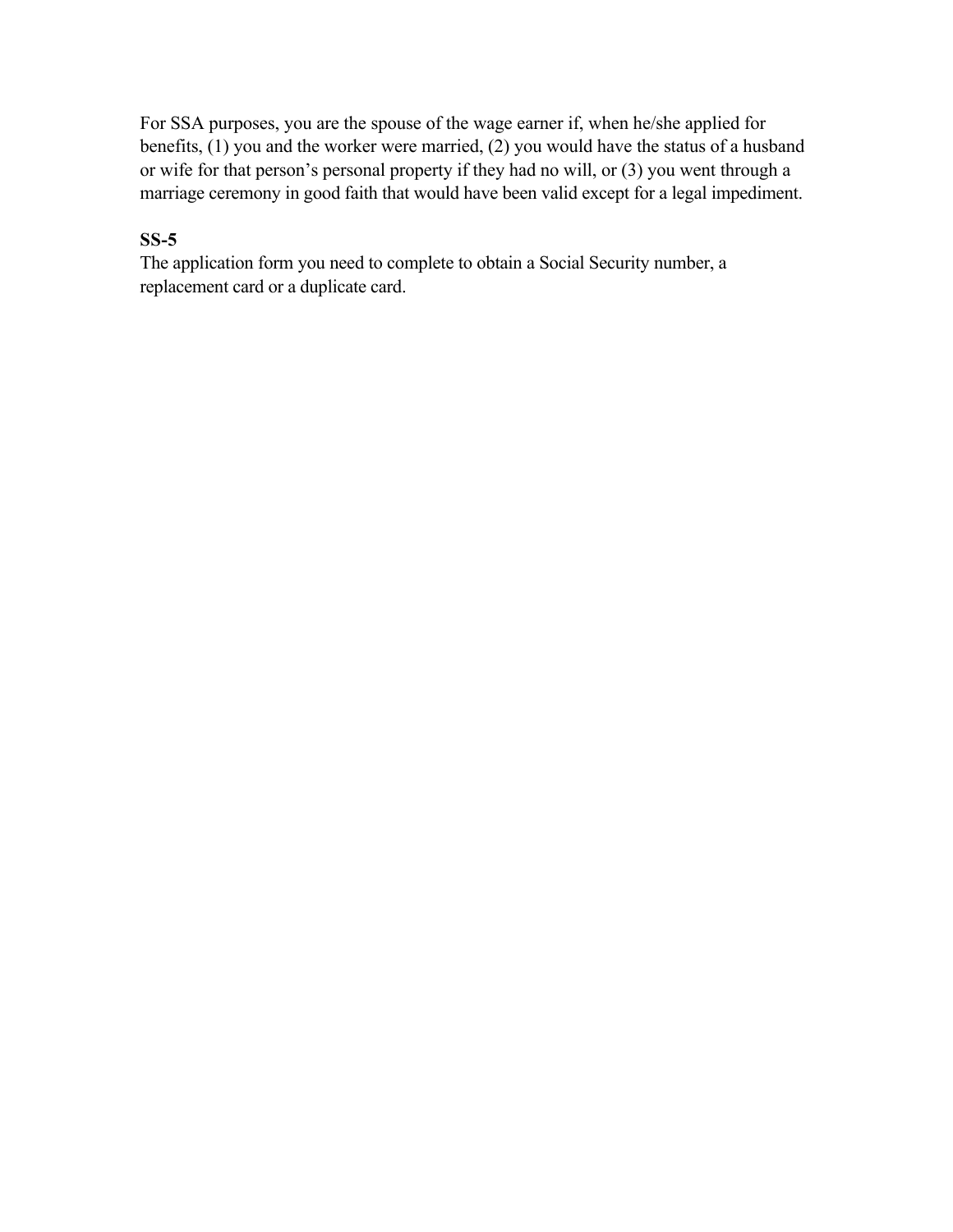**SSN**

See Social Security Number.

#### **Substantial Gainful Activity (SGA)**

This means any significant activity, physical or mental, which is performed for pay or profit over a reasonable period of time.

#### **Supplemental Security Income (SSI)**

A Federal income program funded by general tax revenues (not Social Security taxes). It helps aged, blind, and disabled people, who have little or no income, by providing monthly cash payments to meet basic needs for food, clothing, and shelter.

#### **Survivor Benefits**

If you die, these are monthly cash benefits based on your earnings record that are paid to: -- Your widow/widower age 60 or older, age 50 or older if disabled, or of any age if caring for a child under age 16 or who became disabled before age 22;

-- Your children, if they are unmarried and under age 18, under age 19 but still in school, or age 18 or older but disabled before age 22;

-- Your parents if you provided at least one-half of their support.

A one-time death benefit payment of \$255 may be made to your spouse or minor children. An ex-spouse could also be eligible for a widow/widower's benefit based on your earnings record.

#### **Wage Earner**

A person who earns Social Security credits while working for wages or self-employment income. Sometimes referred to as the "Number Holder" or "Worker."

#### **Wages**

All payment for services performed for an employer. Wages do not have to be cash. The cash value of all compensation paid to an employee in any form other than cash is also considered wages, unless the form of payment is specifically not covered under the Social Security Act.

#### **Waiting Period**

There is a five-month waiting period, after the onset date of the disability, before Social Security Disability and/or supplemental security income benefits are paid to a beneficiary. A month is considered to be a part of the waiting period when the person has not earned any income or their income is below Substantial Gainful Activity (SGA), which is \$940 as of 2008.

#### **Widow(er)**

You are the widow/widower of the insured person if, at the time the insured person died,